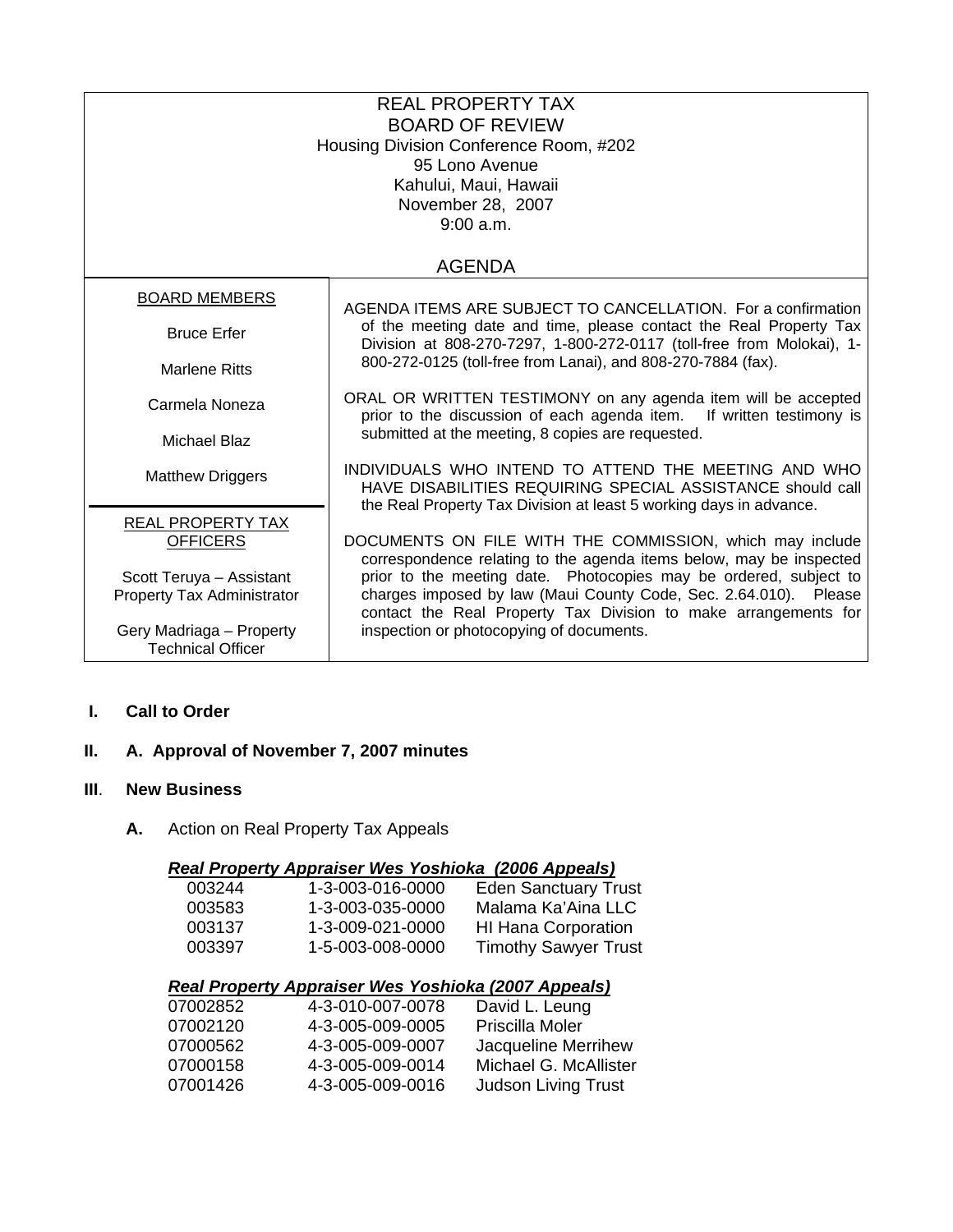Real Property Tax Division Agenda November 28, 2007

|                      |                                                                                 | Real Property Appraiser Wes Yoshioka (2007 Appeals con't) |
|----------------------|---------------------------------------------------------------------------------|-----------------------------------------------------------|
| 07000720             | 4-3-005-009-0018                                                                | John W. Eichman, Jr. Trust                                |
| 07001935             | 4-3-005-009-0020                                                                | James E. Brunton                                          |
| 07002853             | 4-3-005-009-0021                                                                | James E. Brunton                                          |
| 07001799             | 4-3-005-009-0022                                                                | <b>Ronald/Dorothy Schultz</b>                             |
| 07000974             | 4-3-005-009-0026                                                                | James R. Page                                             |
| 07002650             | 4-3-005-009-0033                                                                | Sheri Alicata                                             |
| 07000900             | 4-3-005-009-0036                                                                | Robert K. Vance                                           |
| 07001116             | 4-3-005-009-0047                                                                | Sarah K. Howard                                           |
| 07000354             | 4-3-005-009-0049                                                                | Earl J. Fessler                                           |
| 07000189             | 4-3-005-009-0053                                                                | Paul/Sandra Umlauf                                        |
| 004823               | 4-3-005-009-0062                                                                | Dennis/Katherine Henson                                   |
| 07001838             | 4-3-005-009-0063                                                                | Frank Jamali                                              |
| 07000352             | 4-3-005-009-0064                                                                | Earl J. Fessler                                           |
| 07000336             | 4-3-005-009-0066                                                                | Audrey G. Wellburn                                        |
| 07000206             | 4-3-005-009-0070                                                                | Leo R. Lugliani                                           |
| 07001422             | 4-3-005-009-0071                                                                | <b>Judson Living Trust</b>                                |
| 07001063             | 4-3-005-009-0075                                                                | <b>Huxtable Family Trust</b>                              |
| 07000739             | 4-3-005-009-0082                                                                | David G. Romero                                           |
| 07002831             | 4-3-005-009-0086                                                                | Frank Jamali                                              |
|                      |                                                                                 |                                                           |
| 07002800             | <b>Real Property Appraiser Arlene Taketa (2007 Appeals)</b><br>3-9-004-005-0033 | Donald/Anne Baron                                         |
| 07001858             | 3-9-004-005-0091                                                                |                                                           |
|                      |                                                                                 | Bradley S. Callahan                                       |
| 07001869<br>07001872 | 3-9-004-005-0101                                                                | Bradley S. Callahan                                       |
|                      | 3-9-004-005-0103                                                                | Bradley S. Callahan                                       |
| 07001876             | 3-9-004-005-0111                                                                | Bradley S. Callahan                                       |
| 07001880             | 3-9-004-005-0115                                                                | Bradley S. Callahan                                       |
| 07001849             | 3-9-004-005-0199                                                                | Bradley S. Callahan                                       |
| 07000531             | 3-9-004-005-0012                                                                | Donald J. Cook                                            |
| 07000889             | 3-9-004-005-0208                                                                | Anne E. Montgomery                                        |
| 07001127             | 3-9-004-005-0120                                                                | Steven Goodman                                            |
| 07000447             | 3-9-004-005-0132                                                                | James R. Howdeshell                                       |
| 07002145             | 3-9-004-005-0151                                                                | <b>IG Properties LLC</b>                                  |
| 07001418             | 3-9-004-005-0114                                                                | Steven C. Lemke                                           |
| 07002850             | 3-9-004-005-0129                                                                | Joseph M. Leone                                           |
| 07002849             | 3-9-004-005-0157                                                                | Joseph M. Leone                                           |
| 07002063             | 3-9-004-005-0231                                                                | Joseph M. Leone                                           |
| 07000200             | 3-9-004-005-0086                                                                | David/Gloria Mumma                                        |
| 07000563             | 3-9-004-005-0026                                                                | Nicholas A. Popovici                                      |
| 07000560             | 3-9-004-005-0180                                                                | Nicholas A. Popovici                                      |
| 07000529             | 3-9-004-005-0211                                                                | Nicholas A. Popovici                                      |
| 07000530             | 3-9-004-005-0212                                                                | Nicholas A. Popovici                                      |
| 07001843             | 3-9-004-005-0213                                                                | Anthony M. Razny                                          |
| 07001077             | 3-9-004-005-0155                                                                | Vanessa L. Schwabenland                                   |
| 07000180             | 3-9-004-005-0081                                                                | Philip G. Watson                                          |
| 07000173             | 3-9-004-005-0204                                                                | Sharon K. Williams                                        |
| 07000223             | 3-1-007-027-0000                                                                | Romeo M. Cunanan                                          |
| 07002304             | 3-2-003-047-0000                                                                | Daniel Shiraki                                            |
| 07000870             | 3-2-003-048-0000                                                                | Gary Thompson/Sara Patton                                 |